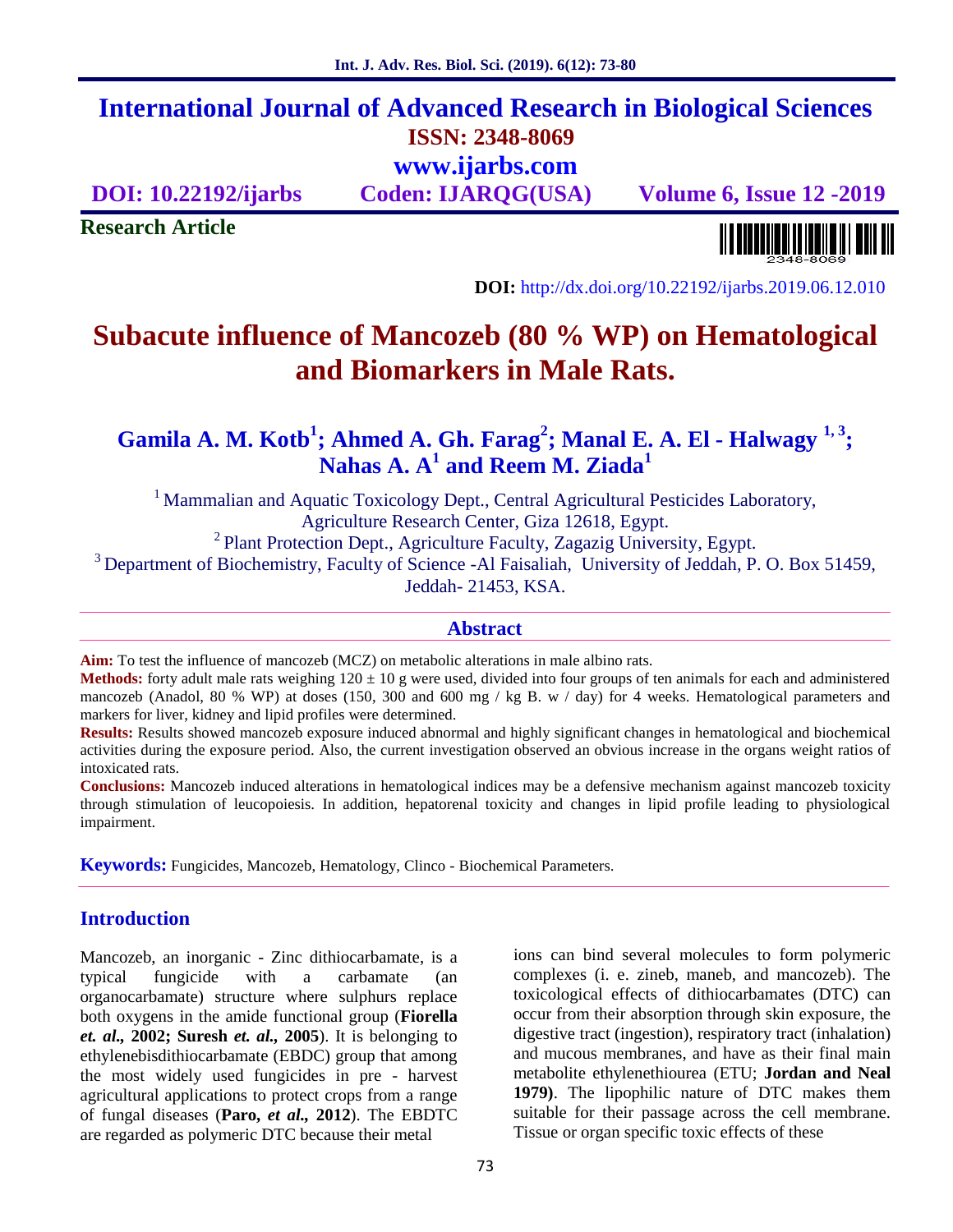chemicals may be due to the differential competency of their intracellular passage and binding to crucial structural and functional entities of the cells eventually leading to the metabolic disruptions, pathological changes, and cell death (**Narayan** *et al.,* **2011).** Peripheral neuropathy induced by DTC is a major toxic effect which has been reported in humans and animals **(Frisoni and Di Monda, 1989).**

Blood parameters have been widely employed as pathophysiological indicators to diagnose the structural and functional status of animals exposed to a variety of toxicants (**Adhikari,** *et al.,* **2004)**. Hematological study is important in toxicological research because a hematological alteration is a good method for rapid evaluation of the chronic toxicities of a compound. The knowledge of hematological characteristics of the human is important in determining its health status, toxicological and parasitological investigations (**Jaya and Ajay, 2014)**.

Hematological parameters are probably the more rapid and detectable variations under stress and are fuel in assessing different health conditions (**Hymavathi and Rao, 2000**). Assessment of hematological parameters can therefore be used to determine the extent of deleterious effect of foreign substances on the blood constituents of an animal (**Friday** *et al.,* **2012**).

## **Materials and Methods**

#### **Fungicide Used:**

Mancozeb (Anadol 80 % WP) was gained from Mammalian Toxicology Dept., Central Agricultural Pesticides Lab. (CAPL), Agriculture Research Center (ARC), Dokki, Giza, Egypt.

#### **Experimental Design:**

Forty adult male rats (*Rattus norvegicus*) weighing  $120 \pm 10$  g were used. Animals were supplied by the breeding unit of the Egyptian Organization for the Biology and Vaccine Production, Egypt. Animals were kept under standard laboratory conditions for at least two weeks before and throughout the experimental work. They were maintained on a standard diet and water was available *ad libitum*. The rats were randomly divided into four groups of ten animals each either control (C) or treatments (MCZ) and administered orally by gavage in early morning at the used doses for 4 weeks as follows:

**Group I (C):** was held as a control group and were given distilled water. **Group II (MCZ1), Group III (MCZ2) and Group VI (MCZ3):** were given 150, 300 and 600 mg mancozeb / kg b. w / day respectively.

At the end of the treatment, the blood samples were collected through the retro - orbital plexus vein. The blood samples were divided into two parts the first part was taken on EDTA and used for hematological analysis. The second part was put in heparinized dry tubes, then centrifuged at 3600 rpm for 15 minutes at  $4^{\circ}$ C to obtain plasma and kept in the freezer (-40  $^{\circ}$ C) for further biochemical analysis.

At the end of the experimental period, all animals were euthanized by exsanguinations under diethyl ether anesthesia. Some vital organs (liver, kidneys, brain, spleen, heart, lungs, and testes) were quickly removed and weight individually to assay relative organ weight.

#### **Hematological Determination:**

Red blood corpuscles (RBCs) count was determined with a Neubauer crystalline counting chamber as described by **Davidson and Henry (1969).** White blood corpuscles (WBCs) count was done as per the procedure described by **Hunter and Bonford (1963).** Hemoglobin (Hb) content in the blood was estimated by cyanmethaemoglobin method as described by **Dacie and Lewis (1975).** Packed cell volume (PCV) or haematocrit (Hct) value was determined by method of **Schalm** *et al.,* **(1975).** Erythrocyte indices were determined by the method of **Dacie and Lewis (1991)**.

#### **Biochemical Assay:**

All assayed biomarkers were determined using the commercial diagnostic kit of Stanbio Co., Spain. Plasma lipids, total cholesterol (TC, **Allian** *et. al.,* **1974**) and triglyceride (TG, **Buccolo and David 1973**) also, low and high density lipoprotein (LDL and HDL) cholesterol levels (**Friedwald** *et. al.,* **1972)** were measured.

Aspartate aminotransferase (AST) and alanine aminotransferase (ALT) activity were assayed by colorimetric method of **Reitman and Frankel, (1957).** Alkaline phosphatase (ALP) activity was assayed by method of **Roy, (1970).** Acetylcholinesterase (AChE) activity was determined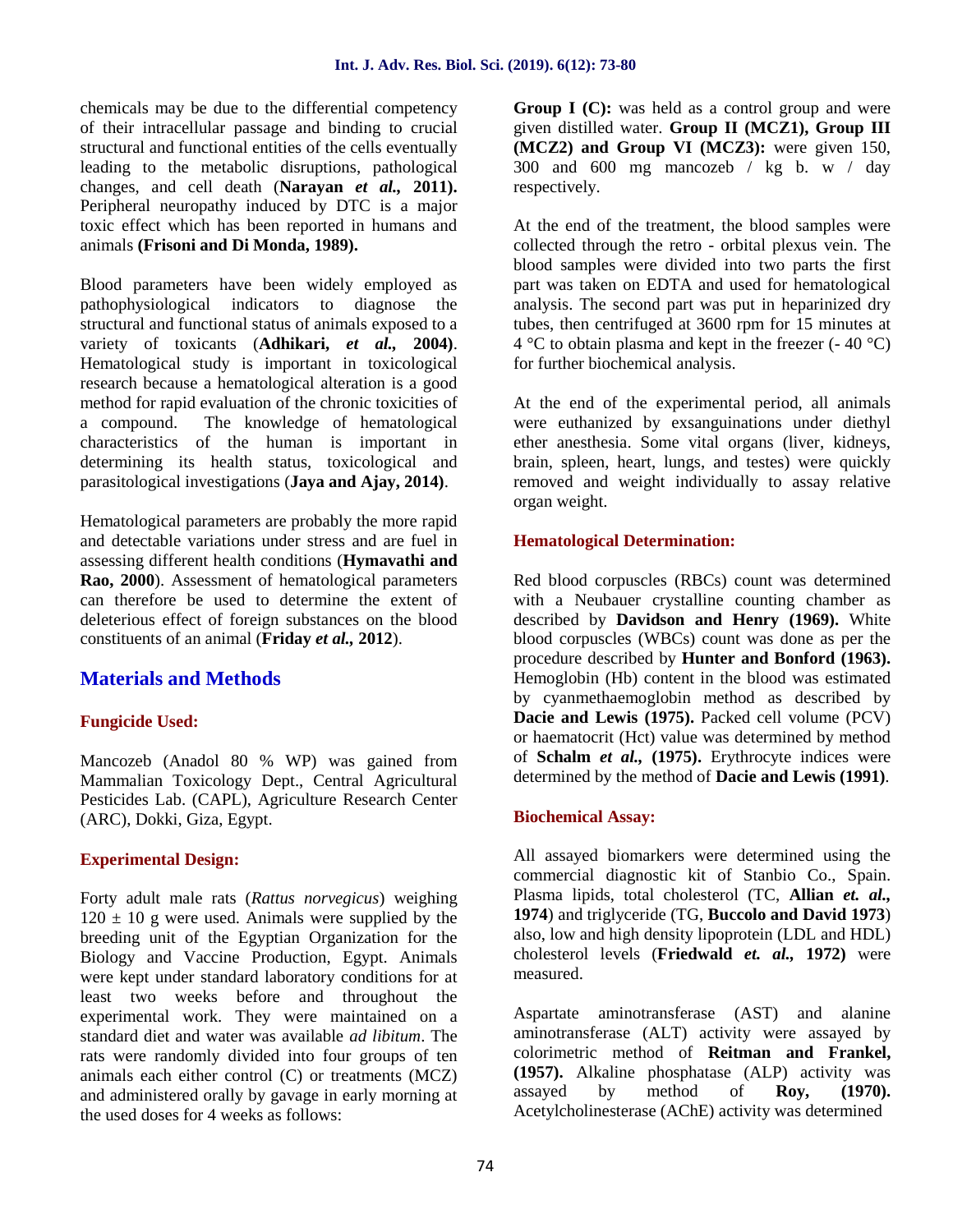by the method of **Ellman** *et. al.,* **(1961).** Plasma total protein (T. P, **Bradford, 1976),** albumin (Alb) (**Doumas** *et. al.,* **1971),** plasma urea (**Fawcett and Scott 1960),** and creatinine level (**Siest** *et. al.,* **1985)** were determined.

#### **Relative organ weight assay:**

The relative organ weight of each animal (organ body weight ratio) was then calculated according to (**Stanley** *et. al***., 2005**)

#### **Statistical Analysis:**

Differences between parameters were analyzed using SPSSWIN software version 25 by analysis of variance one -way (ANOVA). Least Significant Differences (LSD) test for comparison between groups and an overall significance level of p 0.05, followed by Dunnett's Test (a: significant differences versus cont., b: significant differences versus MCZ1 and c: significant differences versus MCZ2).

#### **Results and Discussion**

Particularly, literature reports have proved that the alterations in the haematological parameters, from normal state, may be used as valuable indicators of disease, or stress in different animal species (**Uboh** *et al.,* **2005; Yakubu** *et al.,* **2007**).

Data in Table (1) represented haematological aspects tested in the studied animals treated with mancozeb (80 % WP) showed that there were significantly difference decrease in WBCs at all treated groups and in RBC values between MCZ3 exposed animals and the control group. Whereas Hb, MCH and MCHC values were significantly higher in the all exposed animals as compared with controls, also, Hct (in MCZ2) and MCV (in MCZ2 and MCZ3) values were significantly higher comparing with control group.

**Table (1): Influence of Mancozeb (Anadol 80 % WP) on hematological parameters of male albino rats after treatment for 28 days.**

| <b>Treatments</b><br><b>Parameters</b> | Cont.               | MCZ1                              | MCZ <sub>2</sub>                  | MCZ3                              |
|----------------------------------------|---------------------|-----------------------------------|-----------------------------------|-----------------------------------|
| WBCs $(X 10^3 / \mu l)$                | $12.650 \pm 0.2842$ | $10.360 \pm 0.4551$ <sup>a</sup>  | $9.182 \pm 0.4085$ <sup>a</sup>   | $10.860 \pm 0.5026$ ac            |
| RBCs(X $10^6 / \mu l$ )                | $6.5176 \pm 0.2216$ | $6.3900 \pm 0.3671$               | $5.7960 \pm 0.1782$               | $5.6160 \pm 0.1700$ <sup>ab</sup> |
| Hb $(g/dl)$                            | $10.942 \pm 0.2950$ | $14.058 \pm 0.3620$ <sup>a</sup>  | $13.961 \pm 0.5132$ <sup>a</sup>  | $12.434 \pm 0.4188$ abc           |
| Hct (%)                                | $47.2 \pm 0.8602$   | $48.0 \pm 1.7607$ °               | $52.0 \pm 0.6325$ <sup>ab</sup>   | $46.4 \pm 0.9274$ c               |
| MCV (Ft)                               | $72.662 \pm 1.8236$ | $71.542 \pm 1.3161$ <sup>c</sup>  | $84.028 \pm 3.6411$ <sup>ab</sup> | $85.406 \pm 2.2266$ <sup>ab</sup> |
| MCH(Pg)                                | $17.094 \pm 0.3954$ | $22.388 \pm 0.5079$ <sup>ac</sup> | $24.800 \pm 0.3828$ <sup>ab</sup> | $23.292 \pm 0.4526$ <sup>ac</sup> |
| $MCHC$ $(\% )$                         | $23.244 \pm 0.3036$ | $29.892 \pm 0.2961$ <sup>ac</sup> | $27.988 \pm 0.6340$ <sup>ab</sup> | $26.902 \pm 0.4666$ <sup>ab</sup> |

 $WBCs = White blood corpuscles. RBCs = Red blood corpuscles. Hb = Hemoglobin. Het = Haematorit.$ MCV = Mean Corpuscular Volume. MCH = Mean Corpuscular Hemoglobin. MCHC = Mean Corpuscular Hemoglobin Concentration. Data expressed as means  $\pm$  SEM (5 rats). Cont. = group I as Control group. MCZ1 = group II treated with 150 mg / Kg b. w / day. MCZ2= group III treated with  $300$  mg / Kg b. w / day. MCZ3= group VI treated with 600 mg / Kg b. w / day. <sup>a</sup> significant differences versus cont., <sup>b</sup> significant differences versus MCZ1,  $\text{c}$  significant differences versus MCZ2 at p 0.05.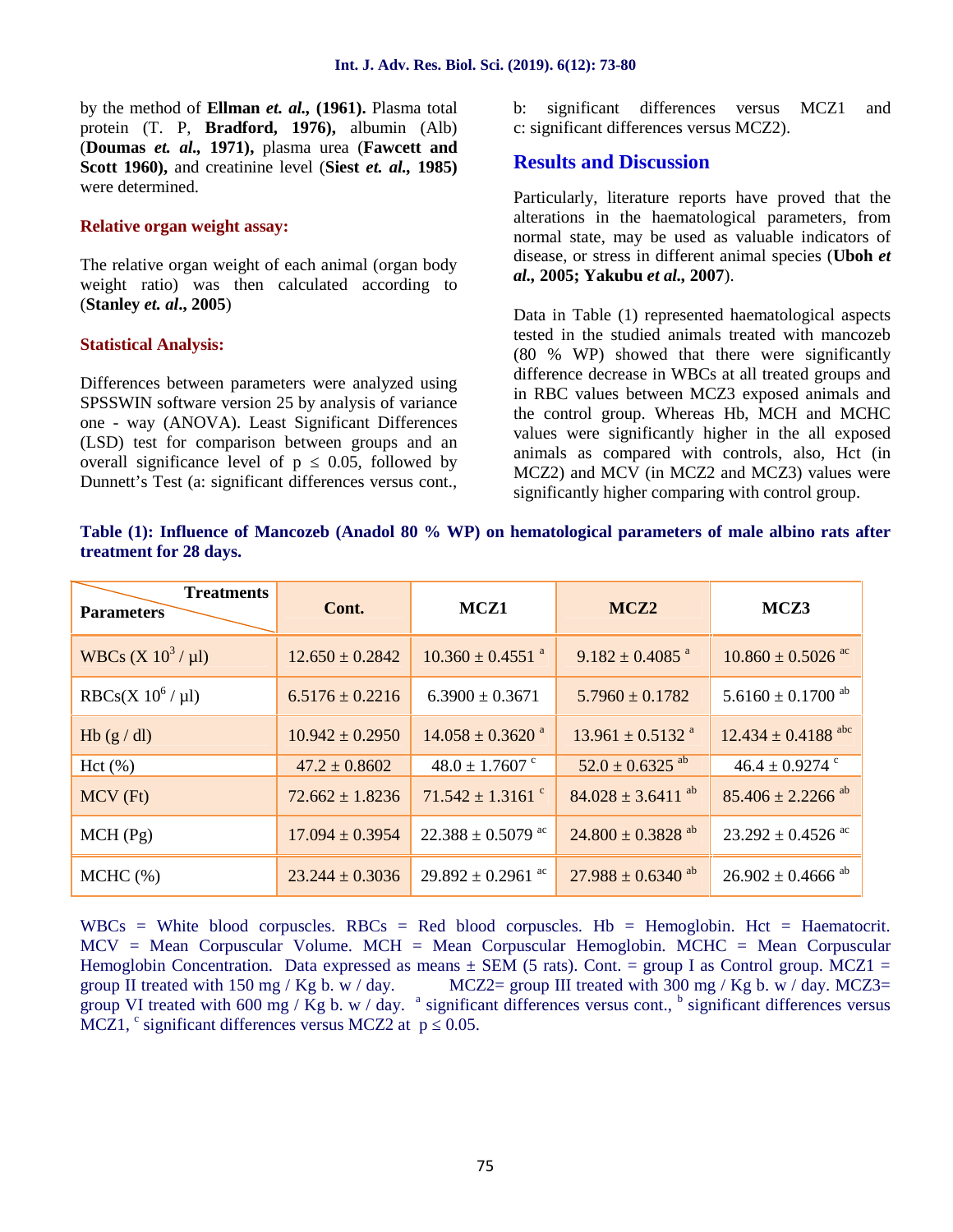Decline in the erythrocyte count can be correlated with the alteration in the values of MCH, MCV and MCHC (**Joshi,** *et al.,* **2005)**. The changes may be due to physiological dysfunctioning of the haemopoitic system (**Srinivasan, and Radhakrishnamurthy, 1983;** and **Siddiqui,** *et al.,* **1987)**.Erythrocytes reflect the state of the organism over a prolonged period of time. High concentration of pesticides or long term exposure of animal to sublethal concentration usually decreases erythrocyte indices (**Adedeji** *et. al.,* **2009**). When animals were in stressful condition the

erythrocyte count was found to be decreased. The lower count may be due to the destruction of red blood cells or either by the inhibition of erythropoiesis (**Dhanya and Sushama, 2018)**.

The lipid results showed a significant decrease in total lipids of rats treated with mancozeb compared with the healthy control ones as showing in Table (2). Similar findings showed that exposure to anticholinesterase such as carbamates can increase the degradation of lipids (**Mansour and Mossa, 2011**).

**Table (2): Influence of Mancozeb (Anadol 80 % WP) on plasma lipid profile of male albino rats after treatment for 28 days.**

| <b>Treatments</b><br><b>Parameters</b> | Cont.               | MCZ1                              | MCZ <sub>2</sub>                  | MCZ3                    |
|----------------------------------------|---------------------|-----------------------------------|-----------------------------------|-------------------------|
| T. Lipids $(g/dl)$                     | $59.893 \pm 0.2041$ | $72.418 \pm 0.4297$ <sup>ac</sup> | 57.788 $\pm$ 0.4510 <sup>ab</sup> | $38.421 \pm 0.3710$ abc |
| T. Cholesterol $(mg/dl)$               | $59.813 \pm 0.3324$ | $50.942 \pm 0.3874$ ac            | $57.762 \pm 0.2869$ <sup>ab</sup> | $70.475 \pm 0.3484$ abc |
| Triglyceride $(mg/dl)$                 | $82.386 \pm 0.7030$ | $57.531 \pm 0.4461$ <sup>ac</sup> | $70.278 \pm 0.6018$ <sup>ab</sup> | 79.416 $\pm$ 0.2821 abc |
| $HDL$ (mg / dl)                        | $18.714 \pm 0.1829$ | $18.483 \pm 0.1196$ <sup>c</sup>  | $21.605 \pm 0.1086$ <sup>ab</sup> | $26.687 \pm 0.1800$ abc |
| LDL (mg/dl)                            | $24.622 \pm 0.2455$ | $20.953 \pm 0.3338$ ac            | $22.101 \pm 0.2933$ ab            | $27.905 \pm 0.3296$ abc |

 $HDL = High Density Lipoprotein.  $LDL = Low Density Lipoprotein.$  Data expressed as means  $\pm$  SEM (5 rats).$ Cont. = group I as Control group. MCZ1 = group II treated with 150 mg / Kg b. w / day. MCZ2= group III treated with 300 mg / Kg b. w / day. MCZ3= group VI treated with 600 mg / Kg b. w / day. <sup>a</sup> significant differences versus cont.,  $\frac{b}{c}$  significant differences versus MCZ1,  $\frac{c}{c}$  significant differences versus MCZ2 at p 0.05.

Pesticide - induced changes in the liver can be regarded as an index for the identification of pollution stress. The liver can store more toxicants than any of the tissues in the body. This increases in the occurrence of adverse effects in the liver and it provides toxicologists a significant site for investigation (**Patel,** *et al.,* **2001**).

Table (3) presents levels of biochemical parameters determined for the exposed animals and the control group. Significantly lower activities of certain plasma enzymes, such as AST, ALT, ALP, as well as total proteins and albumin levels, were observed in intubated animals as compared with control group. There was also a significant inhibition of AChE activity in treated rats with 600 mg mancozeb / kg b. w (MCZ3). Meanwhile exposed to mancozeb (80 %

W. P) caused significant increase in glucose level at all treated groups.

The results of the biochemical analysis revealed significant alters in total protein concentration in all treatment groups which might be due to the inactivation of various transcription factors (**Eraslan,** *et al.,* **2009**). Hepatic proteins and ALP activity decreased due to lysis of structural proteins and leakage of enzymes into the blood stream (**Bhushan,** *et al.,* **2013).** Mancozeb is a fungicide, subclass of carbamate pesticides called dithiocarbamates. They have a similar action to carbamate insecticides they affect the nervous system through their main metabolite, carbon disulfide and ethylenethiourea (**Adjrah**, *et al.,* **2013**).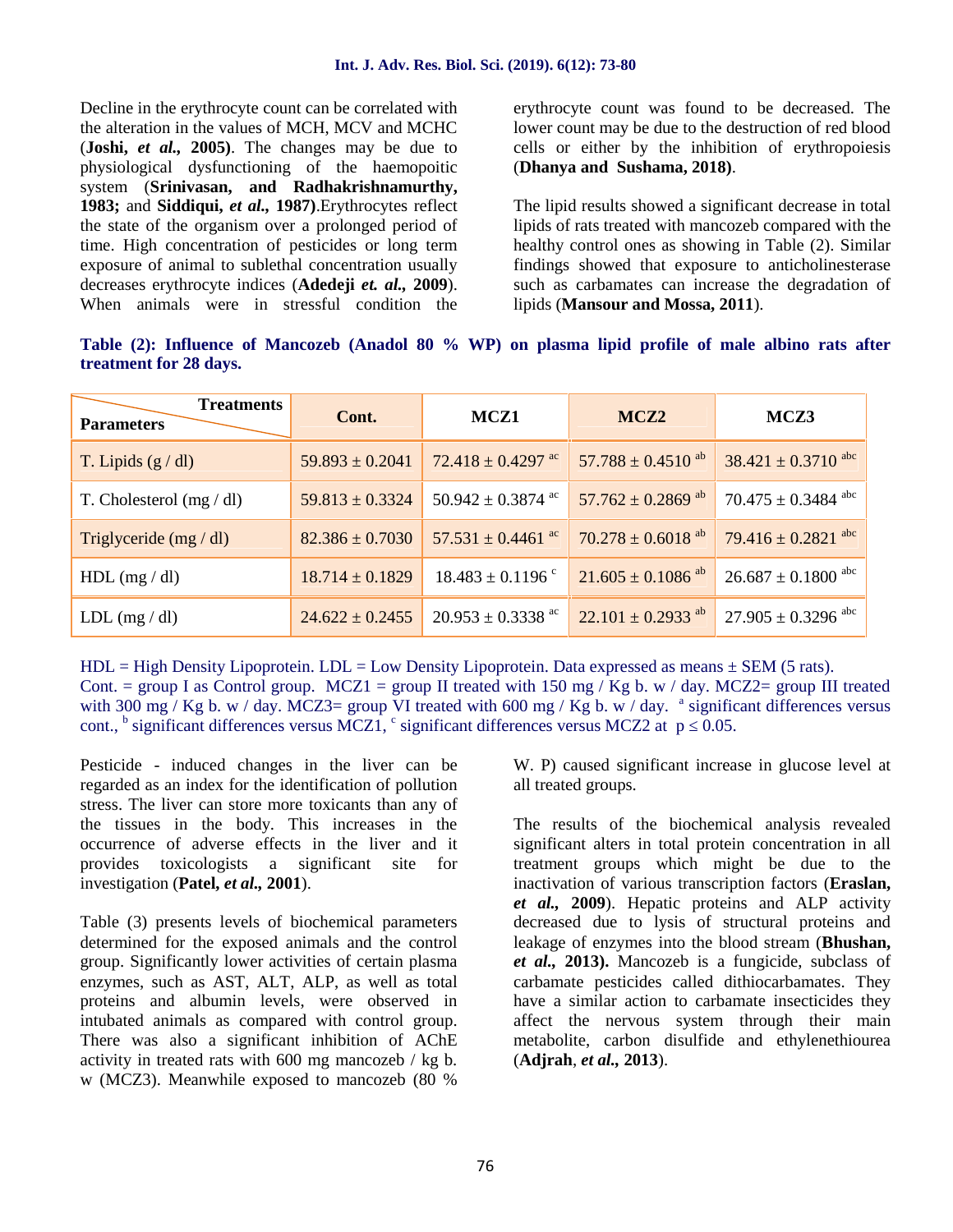| <b>Treatments</b><br><b>Parameters</b> | Cont.               | MCZ1                              | MCZ <sub>2</sub>                  | MCZ3                               |
|----------------------------------------|---------------------|-----------------------------------|-----------------------------------|------------------------------------|
| ALT(U/1)                               | $33.085 \pm 1.0117$ | $38.627 \pm 0.7737$ <sup>ac</sup> | $31966 \pm 0.6389$ <sup>b</sup>   | $28.695 \pm 0.6695$ <sup>abc</sup> |
| AST (U/1)                              | $108.74 \pm 4.0250$ | $96.308 \pm 1.2293$ <sup>a</sup>  | $86.788 \pm 3.2316$ <sup>a</sup>  | $110.49 \pm 4.5920 \text{ pc}$     |
| ALP(U/I)                               | $212.10 \pm 4.3082$ | $152.45 \pm 3.0831$ ac            | $124.85 \pm 1.2596$ <sup>ab</sup> | $129.02 \pm 3.4055$ <sup>ab</sup>  |
| T. Protein $(g/dl)$                    | $7.6830 \pm 0.0798$ | $6.7602 \pm 0.1125$ <sup>a</sup>  | $6.5504 \pm 0.0865$ <sup>a</sup>  | $6.1838 \pm 0.1026$ abc            |
| Albumin $(g/dl)$                       | $4.6500 \pm 0.0514$ | $3.7048 \pm 0.0578$ ac            | $4.2620 \pm 0.0717$ <sup>ab</sup> | $4.5416 \pm 0.0797$ bc             |
| Glucose $(mg/dl)$                      | $97.793 \pm 0.8444$ | $119.02 \pm 2.8498$ <sup>ac</sup> | $136.68 \pm 2.0176$ <sup>ab</sup> | $135.57 \pm 2.4419$ <sup>ab</sup>  |
| AChE Activity $(U/I)$                  |                     |                                   |                                   |                                    |
| $AChE$ (U / l)                         | $818.82 \pm 23.868$ | $866.16 \pm 32.796^{\text{ac}}$   | $828.95 \pm 26.745^{ab}$          | $761.20 \pm 27.56^{\text{ac}}$     |
| % Activity                             | 100                 | 105.78                            | 101.24                            | 92.96                              |
| Alteration (%)                         | $\mathbf{0}$        | $-5.78$                           | $-1.24$                           | 7.04                               |

**Table (3): Influence of Mancozeb (Anadol 80 % WP) on liver function and cholinesterase activity in plasma of male albino rats after treatment for 28 days.**

 $ALT =$  Alanine Aminotransferase.  $AST =$  Aspartate Aminotransferase.  $ALP =$  Alkaline Phosphatase.  $AChE =$  Acetyl Choline Esterase. Data expressed as means  $\pm$  SEM (5 rats). Cont. = group I as Control group. MCZ1 = group II treated with 150 mg / Kg b. w / day.  $MCZ=$  group III treated with 300 mg / Kg b. w / day. MCZ3= group VI treated with 600 mg / Kg b. w / day. <sup>a</sup> significant differences versus cont., <sup>b</sup> significant differences versus MCZ1,  $\textdegree$  significant differences versus MCZ2 at p 0.05.

On the other hand, creatinine and urea levels were increased between treated male rats with the high dose group (MCZ3) and the control group as observed in Table (4). The results have shown an increase in the urea and creatinine concentrations: these parameters indicate a renal damage and their plasma levels can be attributed to the decrease of the kidney's filtration. Administration of Mancozeb causes nephrotoxicity as indicated by elevation in serum levels of urea (BUN), and creatinine. The high levels of creatinine and urea are indicators of severe damage to the structural integrity of nephrons (**Hany** *et al.,* **2019)**.

**Table (4): Influence of Mancozeb (Anadol 80 % WP) on kidney function in plasma of male albino rats after treatment for 28 days.**

| <b>Treatments</b><br><b>Parameters</b> | Cont.                | MCZ <sub>1</sub>       | MCZ <sub>2</sub>                  | MCZ <sub>3</sub>         |
|----------------------------------------|----------------------|------------------------|-----------------------------------|--------------------------|
| BUN (mg/dl)                            | $27.2342 \pm 0.3594$ | $27.128 \pm 0.2707$ c  | $28.754 \pm 0.3828$ <sup>ab</sup> | $31.163 \pm 0.3909$ abc  |
| Creatinine $(mg/dl)$                   | $0.9432 \pm 0.00595$ | $0.9594 \pm 0.01530$ c | $0.9266 \pm 0.00566$              | $0.9994 \pm 0.00874$ abc |

BUN = Blood Urea Nitrogen. Data expressed as means  $\pm$  SEM (5 rats). Cont. = group I as Control group. MCZ1 = group II treated with 150 mg / Kg b. w / day. MCZ2= group III treated with 300 mg / Kg b. w / day. MCZ3= group VI treated with 600 mg / Kg b. w / day. <sup>a</sup> significant differences versus cont., <sup>b</sup> significant differences versus MCZ1,  $\text{c}$  significant differences versus MCZ2 at p 0.05.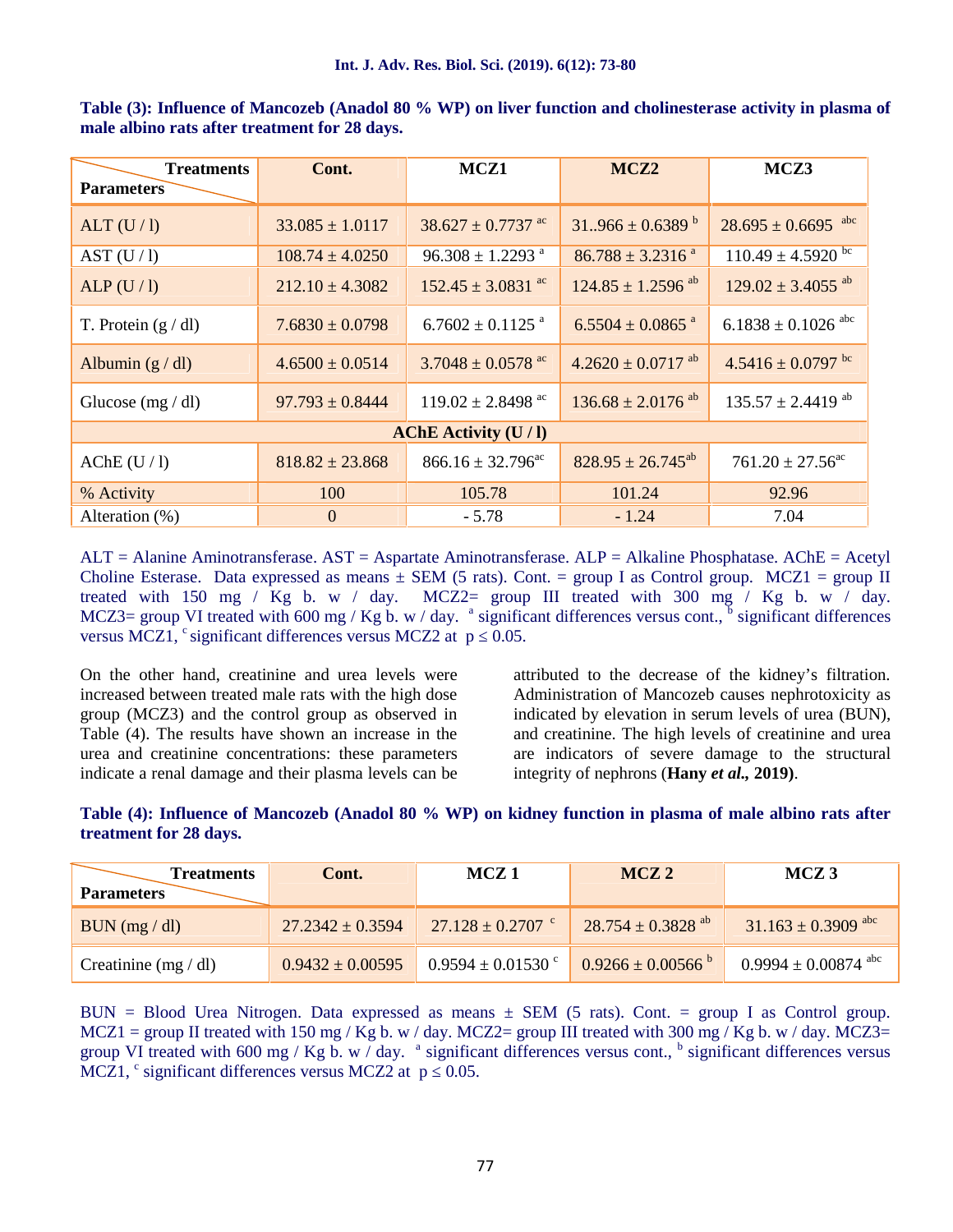Organ weights are widely accepted in the evaluation of test article -associated toxicities (**Wooley, 2003**), and the different biomarkers might be used to detect early biochemical effects of pesticides before adverse clinical health effects occur (**Hernandez** *et al***., 2006**).

In the present investigation a significant increase in relative weight values of organs was observed, however no significant changes in relative weight of

kidney was noticed (Table 5). Changes in body weight gain and internal organ weights reflect toxicity after exposure to toxic substances (**Teo,** *et al.,* **2002).** The detected increase in the weight of different organs under the effect of mancozeb might be because of necrosis and apoptosis, which were accompanied by the accumulation of lipids in the tested organs (**Hwang and Wang, 2001).**

**Table (5): Influence of Mancozeb (Anadol 80 % WP) on organ weight ratio of male albino rats after treatment for 28 days.**

| <b>Treatments</b><br><b>Parameters</b> | Cont.               | MCZ1                              | MCZ <sub>2</sub>                  | MCZ3                              |
|----------------------------------------|---------------------|-----------------------------------|-----------------------------------|-----------------------------------|
| <b>Brain</b>                           | $5.0841 \pm 0.0333$ | $5.3895 \pm 0.0441$ <sup>ac</sup> | $5.5260 \pm 0.0155$ <sup>ab</sup> | 5.2444 $\pm$ 0.0432 abc           |
| Heart                                  | $3.4391 \pm 0.0271$ | $3.7169 \pm 0.0317$ <sup>ac</sup> | $3.4306 \pm 0.0182$ <sup>b</sup>  | $3.6285 \pm 0.0205$ abc           |
| Lung                                   | $4.2893 \pm 0.0343$ | $4.8291 \pm 0.0186$ ac            | $4.5871 \pm 0.0313$ <sup>ab</sup> | $4.4576 \pm 0.0140$ abc           |
| Liver                                  | $10.600 \pm 0.0623$ | $11.316 \pm 0.0555$ <sup>ac</sup> | $10.027 \pm 0.0843$ <sup>ab</sup> | $10.400 \pm 0.0627$ bc            |
| Kidney                                 | $4.8377 \pm 0.0676$ | $4.8487 \pm 0.0351$               | $4.8713 \pm 0.0281$               | $4.9561 \pm 0.0341$               |
| Spleen                                 | $3.6460 \pm 0.0141$ | $3.6838 \pm 0.0125$ <sup>c</sup>  | $3.8029 \pm 0.0190$ <sup>ab</sup> | $3.7856 \pm 0.0142$ <sup>ab</sup> |
| <b>Testes</b>                          | $5.1170 \pm 0.0302$ | $6.6932 \pm 0.0268$ <sup>ac</sup> | $6.4231 \pm 0.0429$ <sup>ab</sup> | 5.9469 $\pm$ 0.0177 abc           |

Data expressed as means  $\pm$  SEM (5 rats). Cont. = group I as Control group. MCZ1 = group II treated with 150 mg / Kg b. w / day. MCZ2= group III treated with 300 mg / Kg b. w / day. MCZ3= group VI treated with 600 mg / Kg b. w/ day. <sup>a</sup> significant differences versus cont., <sup>b</sup> significant differences versus MCZ1, <sup>c</sup> significant differences versus  $MCZ2$  at p 0.05.

#### **Conclusion**

Different doses of Mancozeb induced alterations in hematological indices may be a defensive mechanism against mancozeb toxicity through stimulation of leucopoiesis. In addition, hepatorenal toxicity and changes in lipid profile leading to physiological impairment.

#### **References**

- **Adedeji, O. B., Adedeji, O. A., Adeyemo, O. K. and Agbede, S. A. (2008):** Acute toxicity of diazinon to the African catfish (*Clarias gariepinus*). *Afr. J. Biotechnol. 7(5): 651 - 654.*
- **Adhikari, S.; Sarkar, B.; Chatterjee, A.; Mahapatra, C. T.; Ayyappan, S. (2004):** Effects of cypermethrin and carbofuran on certain hematological parameters and prediction of their

recovery in a freshwater teleost, *Labeo rohita* (Hamilton). *Ecotoxicol. Environ. Saf. 58: 220 – 226.*

- **Adjrah, Y.; Karou, S. D.; Agbonon, A.; Eklugadegbeku, K.; de Souza, C. and Gbeassor, M. (2013):** Toxicological Assessment of Effect of Mancozeb-Treated Lettuce (*Lactuca sativa*) on Wistar Rat Liver. *Ethiopian Journal of Environmental Studies and Management, 6 (1): 67 - 73.*
- **Al - Amoudi, W. M. (2012):** Haematological and biochemical effect of Metalaxyl fungicides on rats. *American J Biochem., 2 (5): 62 - 66.*
- **Allian, C. C.; Poon, L. S.; Chan, C. S.; Richmond, W.and Fu, P. C. (1974):** Enzymatic determination of total cholesterols. *Clin Chem; 20: 470 – 75.*
- **Bhushan, B.; Prabhu, N. S. and Nishi, S. (2013):** Biochemical and Histological Changes in Rat Liver Caused by Cypermethrin and Beta - Cyfluthrin. *Arh Hig Rada Toksikol, 64: 57 - 67.*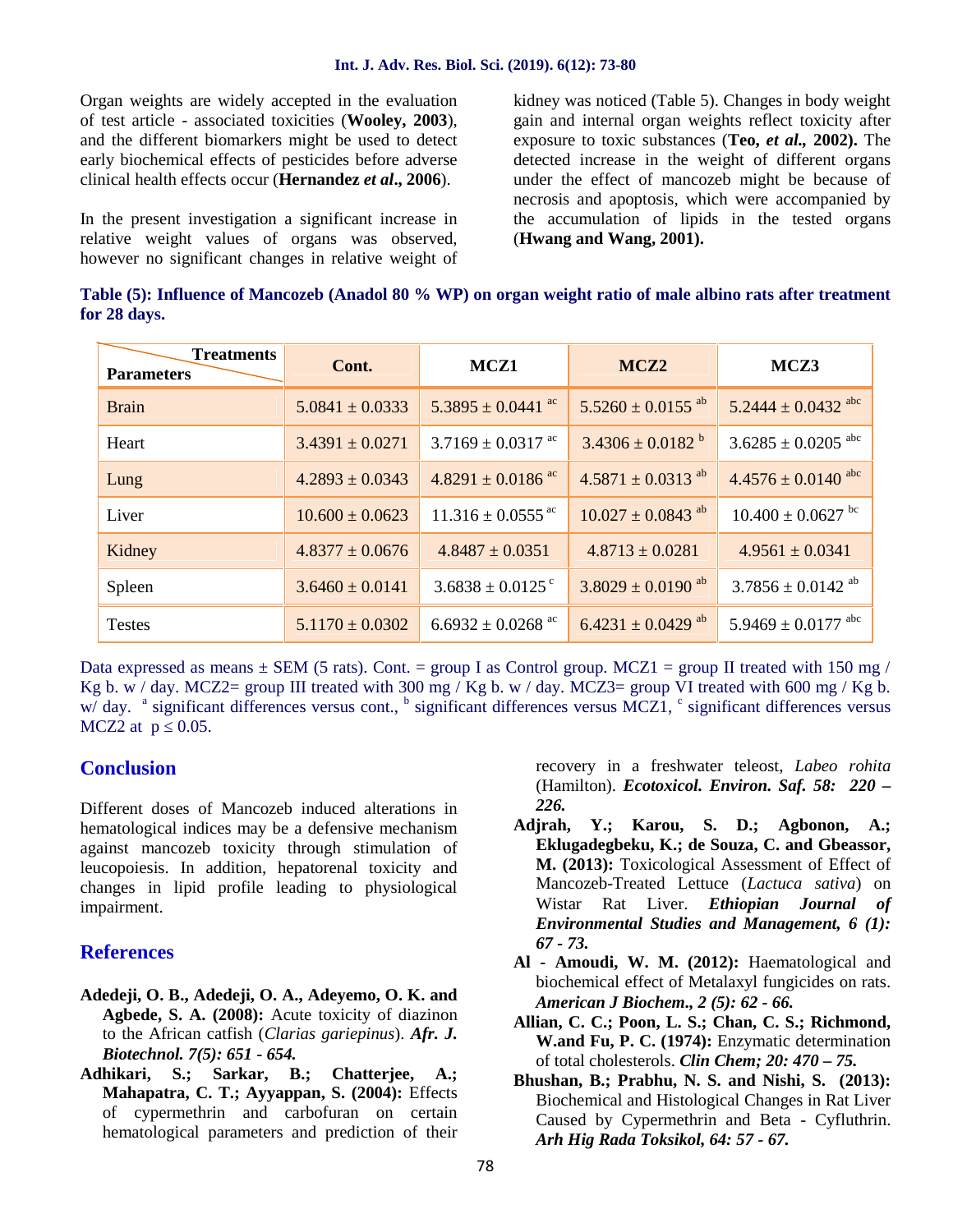- **Bradford, M. M. (1976):** A rapid and sensitive method for the quantitation of microgram quantities of protein utilizing the principle of protein-dye binding. *Analyt. Biochem., 72 : 248 - 254.*
- **Buccolo, G.and David, M. (1973):** Quantitative determination of serum triglycerides by use of enzyme. *Clin Chem; 19: 476 – 82.*
- **Dacie, J.V. and Lewis, S. M. (1991):** Practical Hematology.*7 th Edn., Churchhill Livingstone, New York, USA, : 50 - 56.*
- **Davidson, I. and Henry, J. B. (1969):C**linical diagnosis by laboratory methods. *14th ed. Todd and sanford W. B. Saunders. Co. Philadelphia, Toronta. 139 - 143.*
- **Dhanya PY and Dr. S Sushama (2018):** Effect of a pesticide lambda cyhalothrin on haematological changes in the fresh water fish, *Labeo rohita* under short and long term exposure periods. *International Journal of Fisheries and Aquatic Studies 6 (5): 44 - 47.*
- **Ellman, G. L.; Courtney, K. D.; Andres, V.; and Featherstone, R. M. (1961):**A new and rapid colorimetric determination of acetylcholinesterase activity. *Biochem. Pharmacol., 7: 88 – 95.*
- **Eraslan, G.; Kanbur, M.; Silici, S.; Liman, B. C.; Altınordulu, S. and Sarıca, Z. S. (2009):** Evaluation of protective effect of bee pollen against propoxur toxicity in rat.*Ecotoxicol Environme Saf., 72: 931 - 937.*
- **Fawcett, J. K.; and Soctt, J. E. (1960):** Determination of urea (urease modified Berthelot reaction). *J. Clin. Path., 13: 156 – 159.*
- **Fiorella, B.; Morando, S.; Marina, G.; Luca, L.; Daniela, C. and Cesare, M. (2002):** Results of Long-Term Experimental Studies on the Carcinogenicity of Ethylene - bis - Dithiocarbamate (Mancozeb) in Rats.*Ann. N.Y. Acad. Sci. 982: 123 – 136.*
- **Friday, E. U.; Itoro,F.; Usoh, P.N. and Godwin,O.O. (2012):**Effect of oral exposure to nitrocellulose thinner on haematological profiles of male albino wistar rats. *Am. J. Biochem. Molecul. Biol., 2: 227 - 234.*
- **Friedwald, W. T.; Ley, R. I.and Fradrickson, D. S. (1972):** Estimation of low density lipoprotein cholesterol in plasma without the use of preparative ultracentrifuge. *Clin Chem; 18: 499 – 502.*
- **Frisoni, G. B., and Di Monda, V. (1989):** Disulfiram neuropathy: a review (1971-1988) and report of a case**.** *Alcohol and Alcoholism. Vol. 24, pp. 429 - 437.*
- **Hany, Elsawy; Gehan, M. Badr; Azza, Sedky; Basem, M. Abdallah; Abdullah, M. Alzahrani and Ashraf, M. Abdel-Moneim (20019):** Rutin ameliorates carbon tetrachloride (CCl4)-induced hepatorenal toxicity and hypogonadism in male rats. Peer J. e 7011.
- **Hernández, A. F.; Gómez, M. A.; Pérez, V.; García - Lario, J. V.; Pena, G.; Gil, F.; López, O.; Rodrigo, L.; Pino, G. and Pla, A. (2006):** Influence of exposure to pesticides on serum components and enzyme activities of cytotoxicity among intensive agriculture farmers. *Environ. Res., 102(1): 70 – 76.*
- **Hunter, D. and Bonford, R. R. (1963):** Hutchinson Clinical Methods. *14th Edition. Cassell. London.:145.*
- **Hwang, D. F. and Wang, L. C. (2001):** Effect of taurine on toxicity of cadmium in rats. *Toxicology, 167:173 – 180.*
- **Hymavathi, V. and Rao, L. M. (2000):** Effect of sublethal concentrations of lead on the haematology and biochemical constituents of Channa punctatus.*Bull. Pure Appl. Sci., 19: 1 - 5.*
- **Jaya, S.; and Ajay, S. (2014):** Genotoxic and haematological effect of commonly used fungicide on fish *Clarias batracus*. *Journal of Biology and Earth Sciences, 4 (2): B137 - B143.*
- **Jordan, L.; Neal, R. (1979):** Examination of the in vivo metabolism of maneb and zineb to ethylenethiourea (ETU) in mice. *Bull. Environ. Contam. Toxicol., 22: 271 - 277.*
- **Joshi, S. C.; Goyal, R.; Choudhary, N. and Jain, S.(2005):** Effect of lindane on haematology and serum parameters of male albino rats. *Nat J Life Sci., 2 (2): 227 - 230.*
- **Mansour, S. A. and Mossa, A. H. (2011):** Adverse effects of exposure to low doses of chlorpyrifos in lactating rats. *Toxicolo. Ind. Health, 27: 213 - 224.*
- **Narayan, C. Rath; Komal, S. Rasaputra; Rohana, Liyanage; Gerry, R. Huff and William, E. Huff (2011):** Dithiocarbamate Toxicity - An Appraisal Pesticides in the Modern World - Effects of Pesticides Exposure, Dr. Margarita Stoytcheva (Ed.)
- **Paro, R.; Tiboni, G. M.; Buccione, R.; Rossi, G.; Cellini, V. and Canipari, R. (2012):** The fungicide mancozeb induces toxic effects on mammalian granulosa cells. *Toxicology and Applied Pharmacology, 260: 155 – 161.*
- **Patel, V. B.; Cunningham, C. C. and Hantgan, R. R. (2001):** Physiochemical properties of rat liver mitochondrial ribosomes. *J. Biol. Chem., 2 (9): 6739 - 46.*